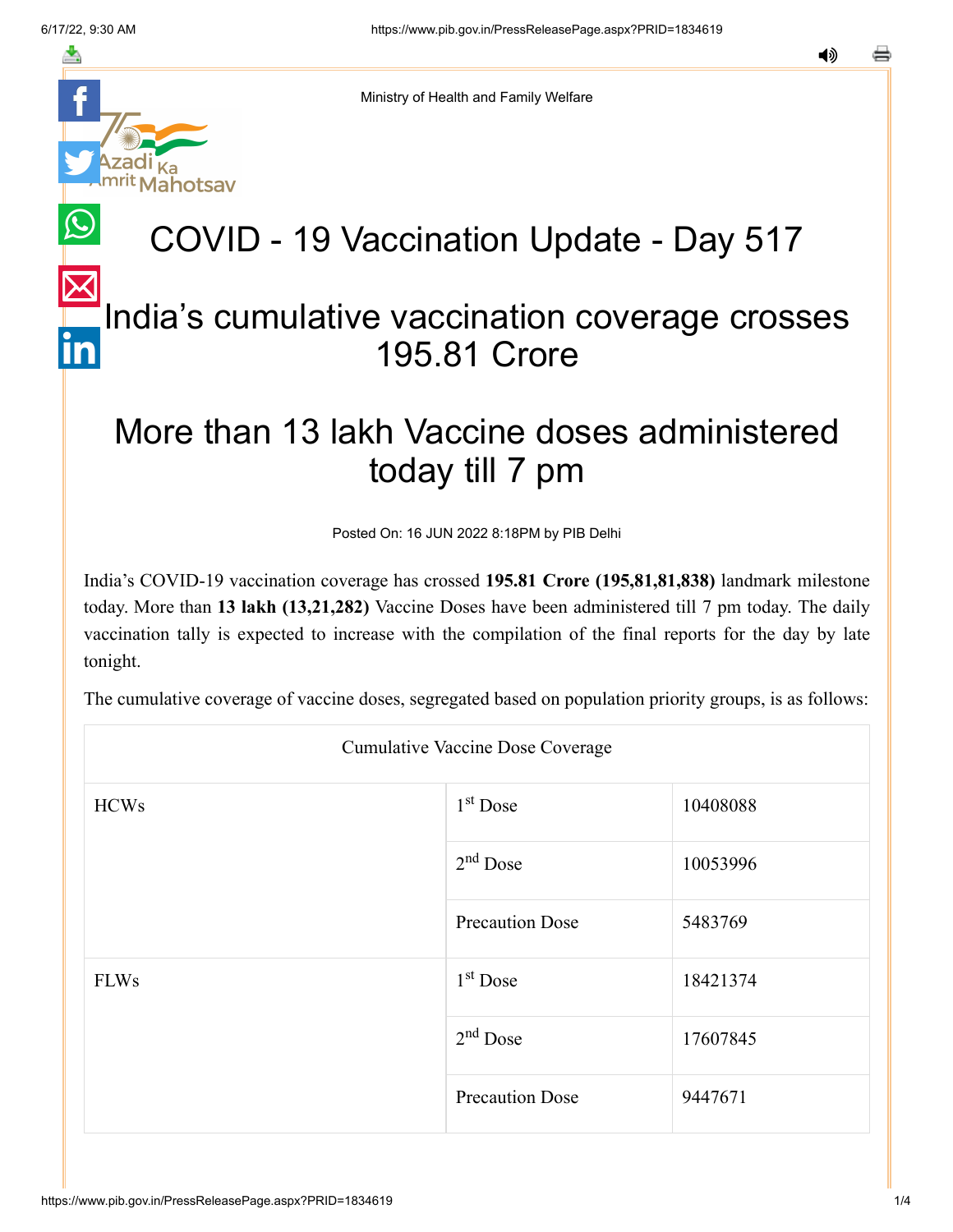| Age Group 12-14 years                        | 1 <sup>st</sup> Dose   | 35524551   |
|----------------------------------------------|------------------------|------------|
|                                              | $2nd$ Dose             | 20474990   |
| Age Group 15-18 years                        | 1 <sup>st</sup> Dose   | 60009964   |
|                                              | $2nd$ Dose             | 47455595   |
| Age Group 18-44 years                        | $1st$ Dose             | 557803986  |
|                                              | $2nd$ Dose             | 496787913  |
|                                              | <b>Precaution Dose</b> | 1791145    |
| Age Group 45-59 years                        | 1 <sup>st</sup> Dose   | 203370688  |
|                                              | $2nd$ Dose             | 192413121  |
|                                              | <b>Precaution Dose</b> | 1978855    |
| Over 60 years                                | 1 <sup>st</sup> Dose   | 127192061  |
|                                              | 2 <sup>nd</sup> Dose   | 120112061  |
|                                              | <b>Precaution Dose</b> | 21844165   |
| Cumulative 1 <sup>st</sup> dose administered |                        | 1012730712 |
| Cumulative 2 <sup>nd</sup> dose administered |                        | 904905521  |
| <b>Precaution Dose</b>                       |                        | 40545605   |
| Total                                        |                        | 1958181838 |

Today's achievement in the vaccination exercise, segregated by population priority groups, is as follows:

Date:  $16^{\text{th}}$  June, 2022 (517<sup>th</sup> Day)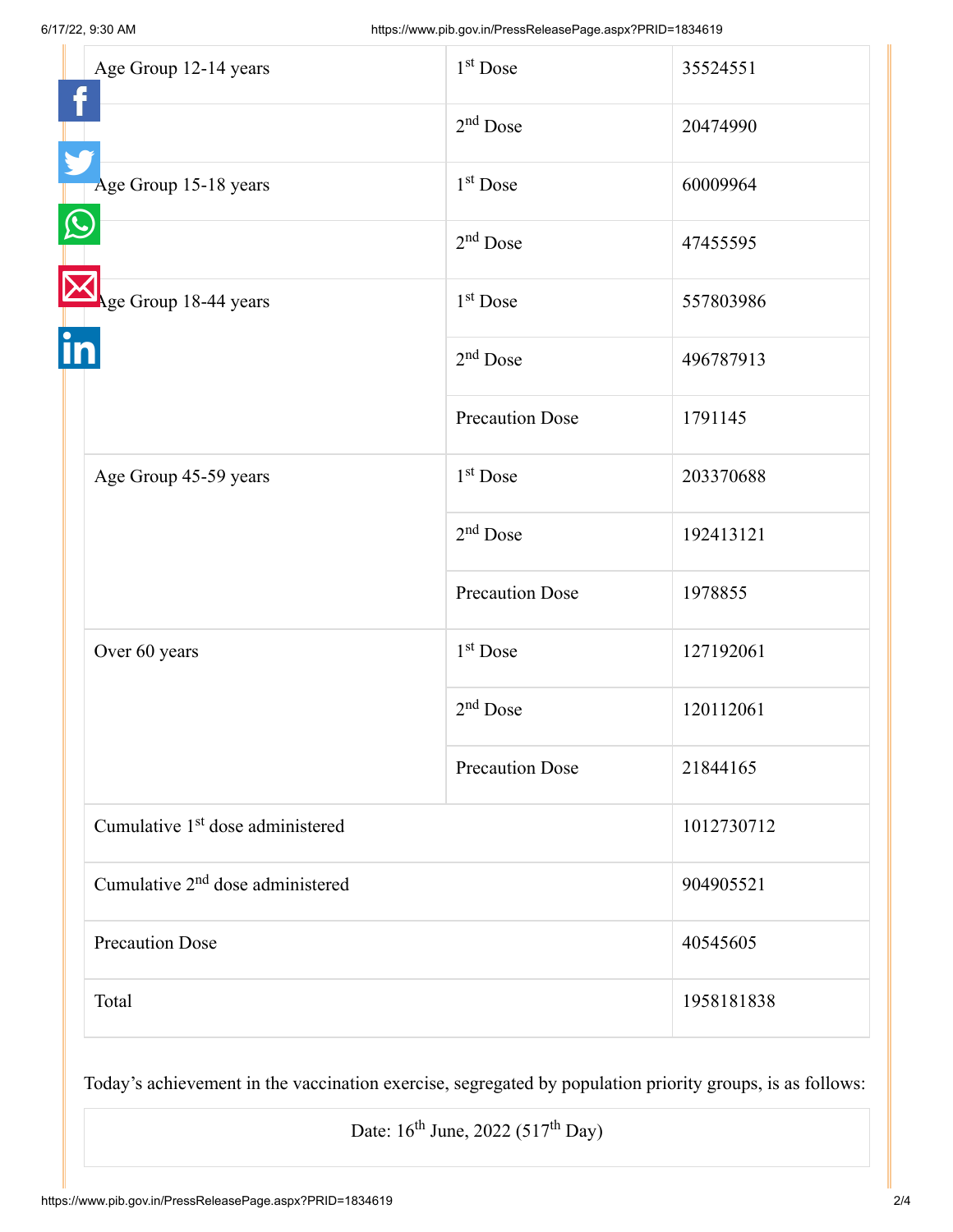| <b>HCWs</b>           | 1 <sup>st</sup> Dose   | 65     |
|-----------------------|------------------------|--------|
|                       | $2nd$ Dose             | 853    |
|                       | <b>Precaution Dose</b> | 16891  |
| FLWs                  | 1 <sup>st</sup> Dose   | 156    |
|                       | $2nd$ Dose             | 1095   |
|                       | <b>Precaution Dose</b> | 61797  |
| Age Group 12-14 years | $1st$ Dose             | 79263  |
|                       | $2nd$ Dose             | 212814 |
| Age Group 15-18 years | 1 <sup>st</sup> Dose   | 31516  |
|                       | $2nd$ Dose             | 95525  |
| Age Group 18-44 years | 1 <sup>st</sup> Dose   | 35390  |
|                       | $2nd$ Dose             | 350809 |
|                       | <b>Precaution Dose</b> | 65221  |
| Age Group 45-59 years | 1 <sup>st</sup> Dose   | 5521   |
|                       | $2nd$ Dose             | 74707  |
|                       | <b>Precaution Dose</b> | 38528  |
| Over 60 years         | 1 <sup>st</sup> Dose   | 4528   |
|                       | $2nd$ Dose             | 54090  |
|                       | <b>Precaution Dose</b> | 192513 |